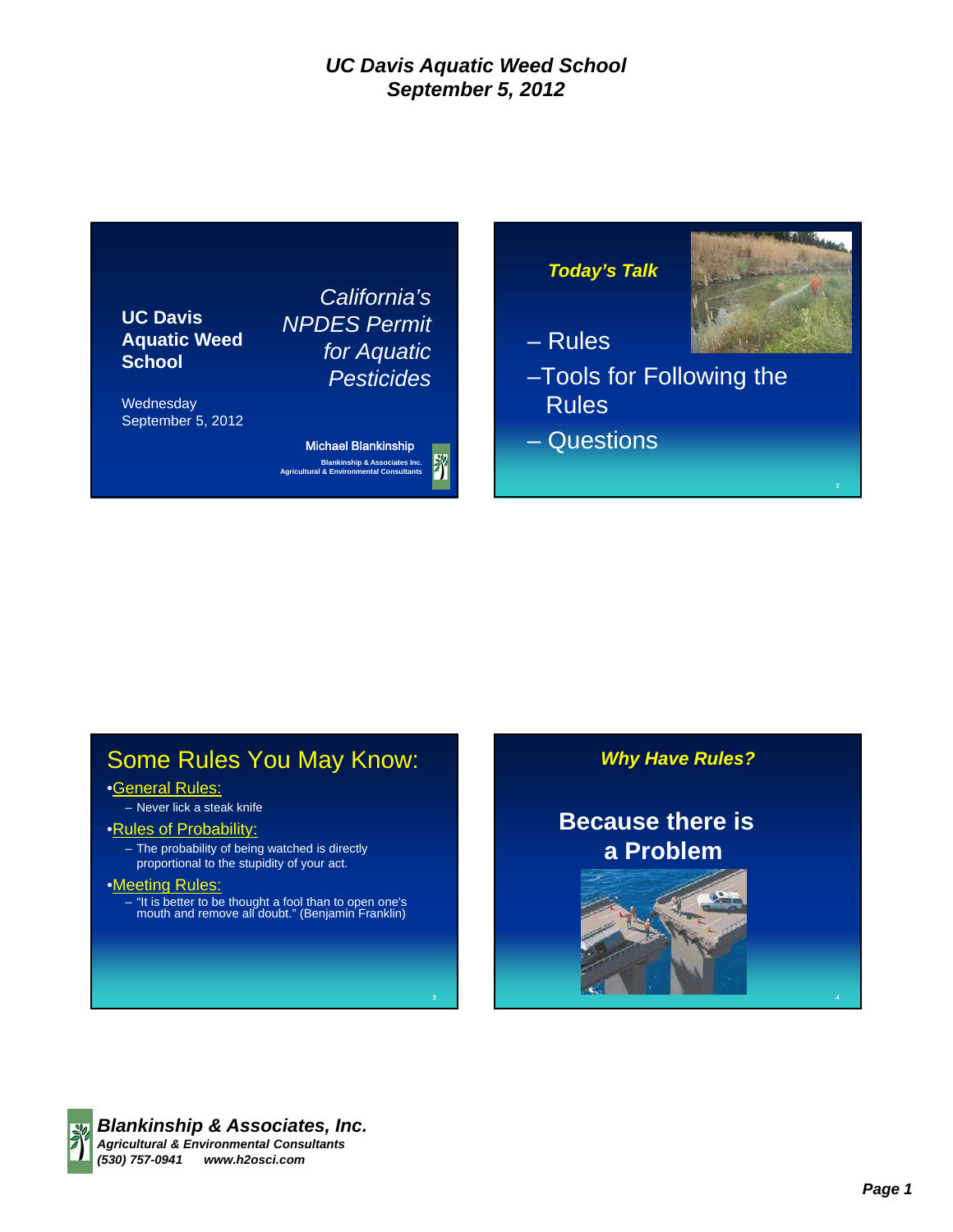#### *What's the Problem?*

- **People don't like pesticides**
- **People really don't like pesticides in their water**
- **Risk = Toxicity, right?**
- **1996 Talent Irrigation District**
- **leaking gate releases acrolein-treated water; 92K steelhead die**
- **On-going Clean Water Act 303(d) List**



#### 2010 303(d) List: California's 2,496 Impaired Surface Waterbodies





#### *What is NPDES?*

- **N**ational **P**ollutant **D**ischarge **E**limination **S**ystem
- Part of the Federal Clean Water Act
- Typical Uses: stormwater, construction, industrial discharges
- Benefits:
	- Protect water quality
	- Allows discharge
	- Provides legal protection



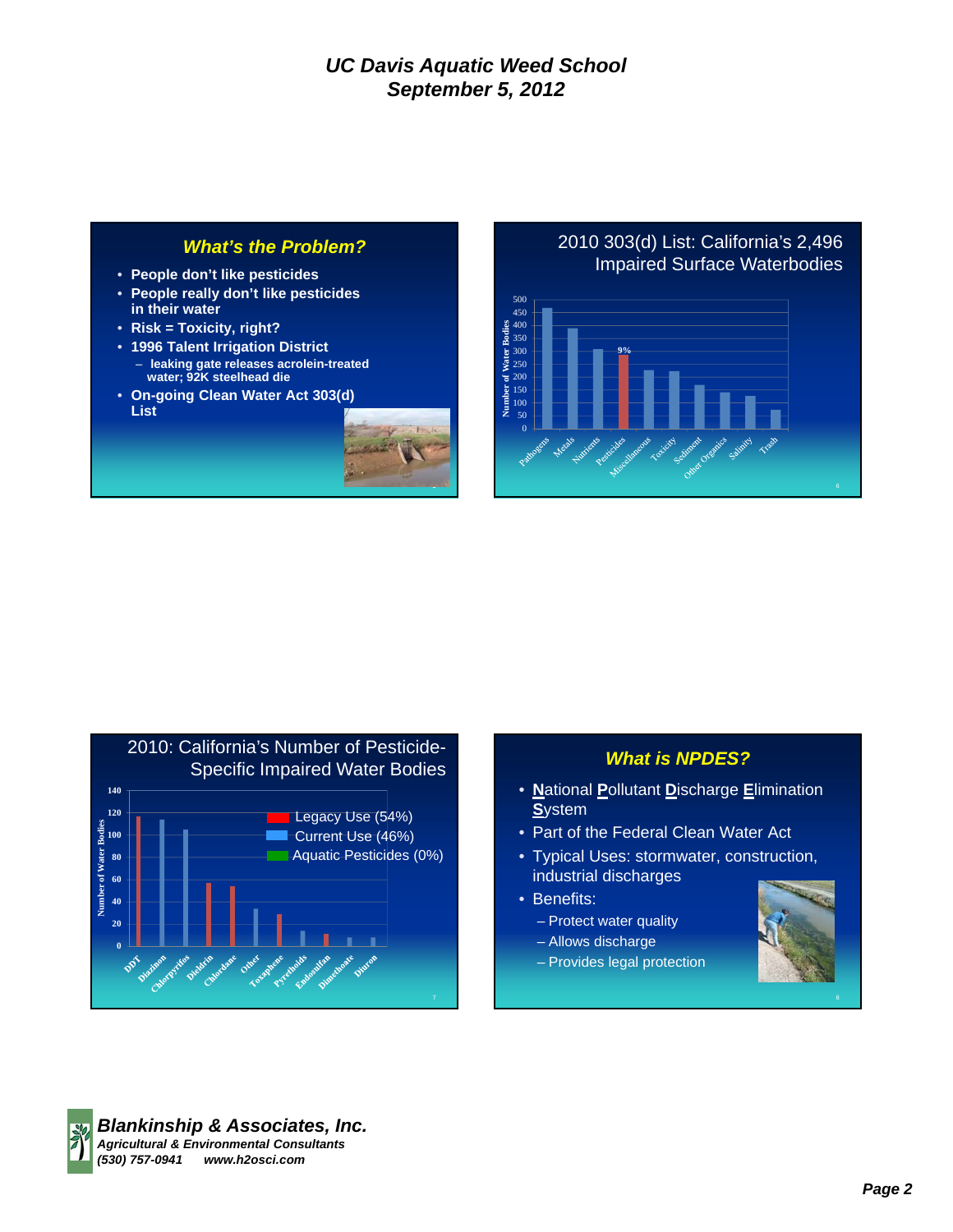#### *Who Uses NPDES?*

- Everyone. No Exceptions
- 45 States Manage NPDES themselves
- 5 States Do Not: ID, AK, NM, MA, VT and NH
- Others Do Not, too: D.C., US Territories, Tribal Lands and Federal Facilities
- California's Permit in place since 2001

#### *How Do I Know if I Need an NPDES Permit?*

- You "discharge" a "pollutant" to "Waters of U.S."
- Your pesticide application leaves a "residue"
- Your applications are to, over or near water
- Perceived CWA Violations and Subsequent Citizen Lawsuits Concern You





### **Waters of the US "WOUS"**

- **All interstate waters** and wetlands currently, formally or potentially used in interstate commerce;
- **All other waters**, including intrastate waters the use, degradation or destruction of which could affect interstate or foreign commerce
- Waters which are or could be used:
	- by interstate or foreign travelers for recreational or other purposes;
	- for industrial purposes by industries in interstate commerce
	- to take fish or shellfish and sold in interstate or foreign commerce; or

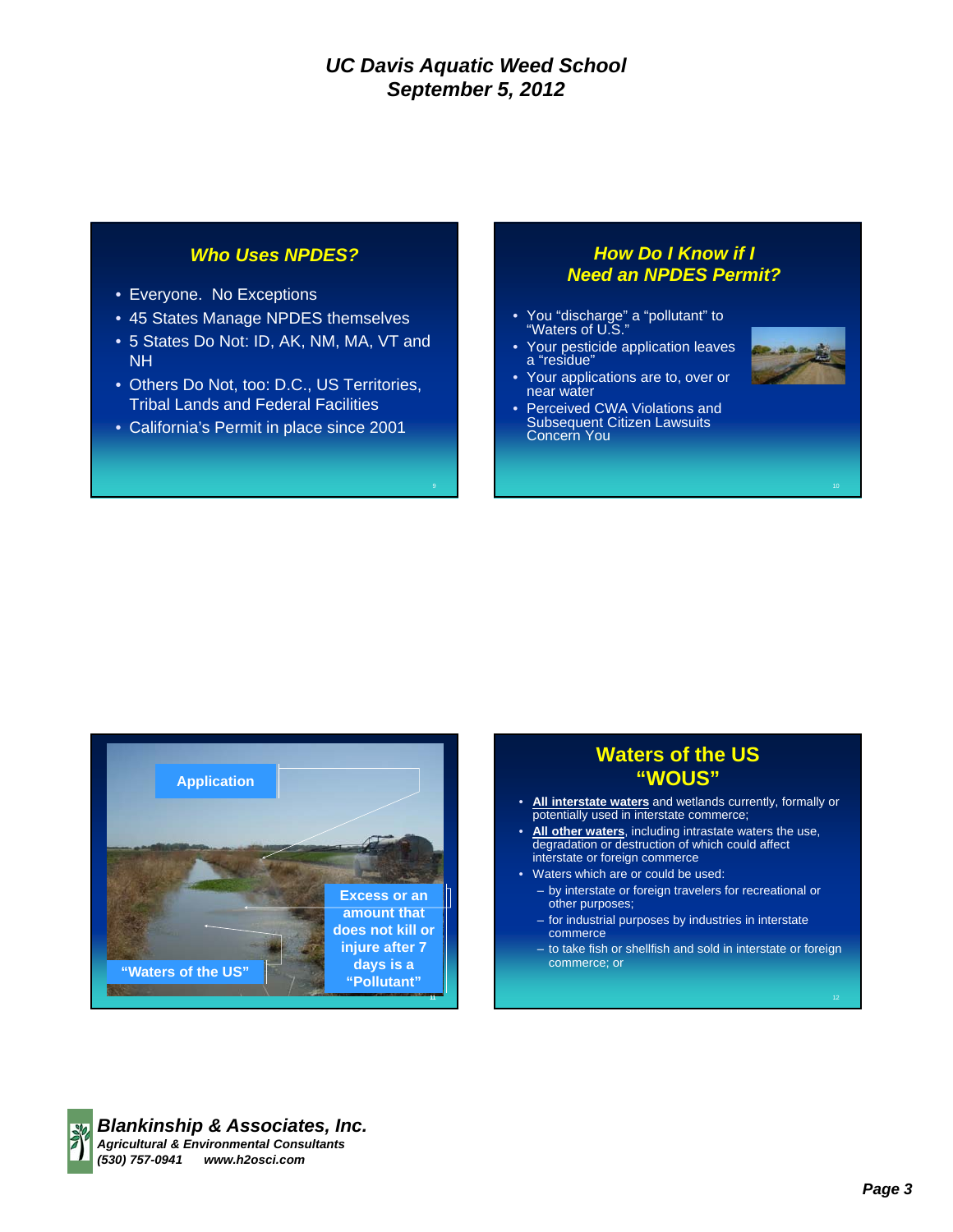## **"Waters of the US"**

- Adjacent Wetlands and Ponds
- **Tributaries**
- Seasonally intermittent streams ultimately emptying into a WOUS

### **"Waters of the US"**

#### **Excludes:**

- Pre-1985 converted cropland
- Waste treatment ponds
- Artificial lakes/ponds created by excavating/diking dry land to collect/retain water used exclusively for stock watering, **irrigation**, settling basins, or rice growing
- **Above the "ordinary high water mark"**

**"Waters of the US"**

**Yes or No?**



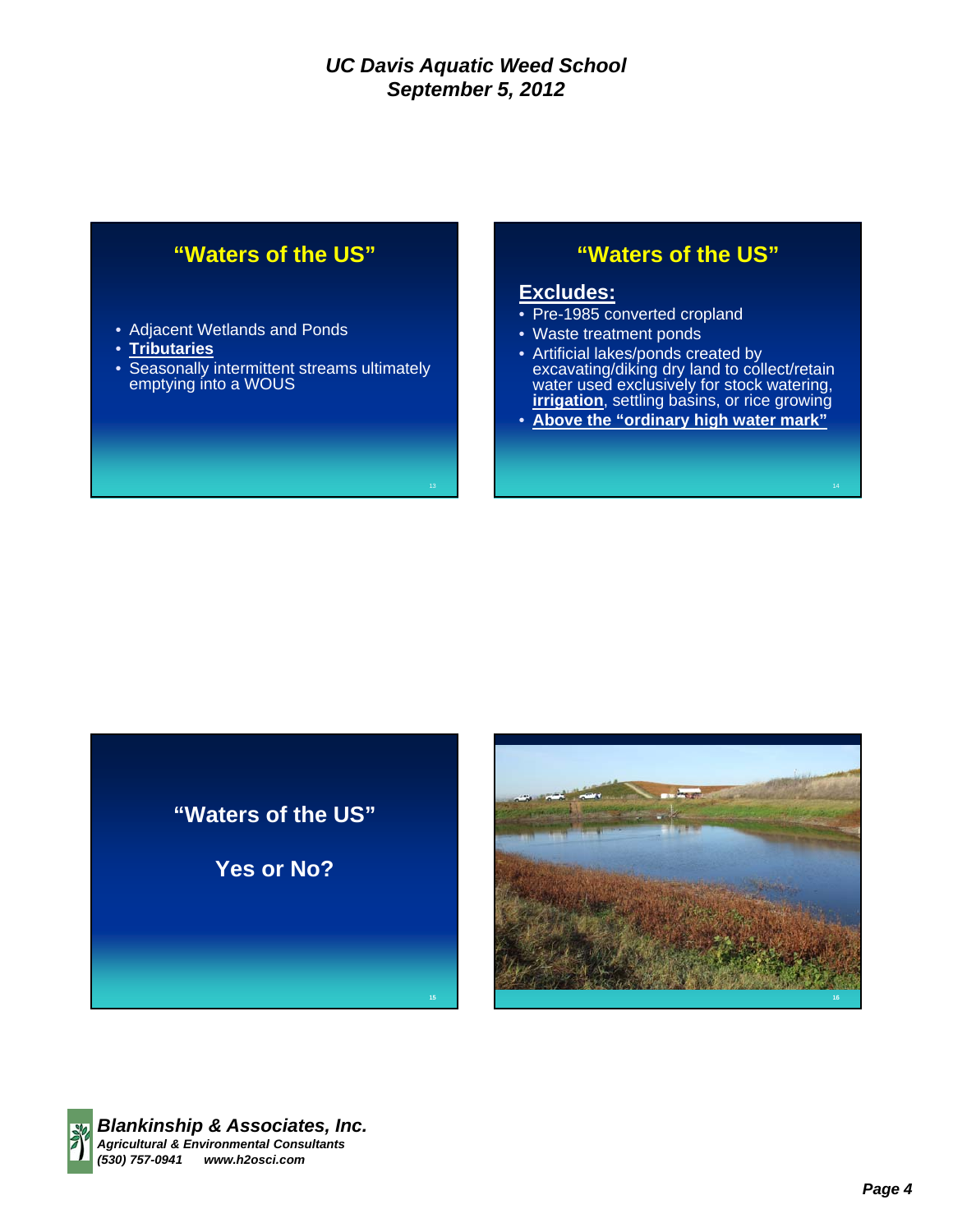



## Ordinary High Water Mark

• "…that line on the shore established by the fluctuations of water and **indicated by physical characteristics** such as a clear, natural line impressed on the bank, shelving, changes in the character of soil, destruction of terrestrial vegetation, the presence of litter and debris, or other appropriate means that consider the characteristics of the surrounding areas."

#### *The EPA Permit*

• Does not apply in CA





*Blankinship & Associates, Inc. Agricultural & Environmental Consultants (530) 757-0941 www.h2osci.com*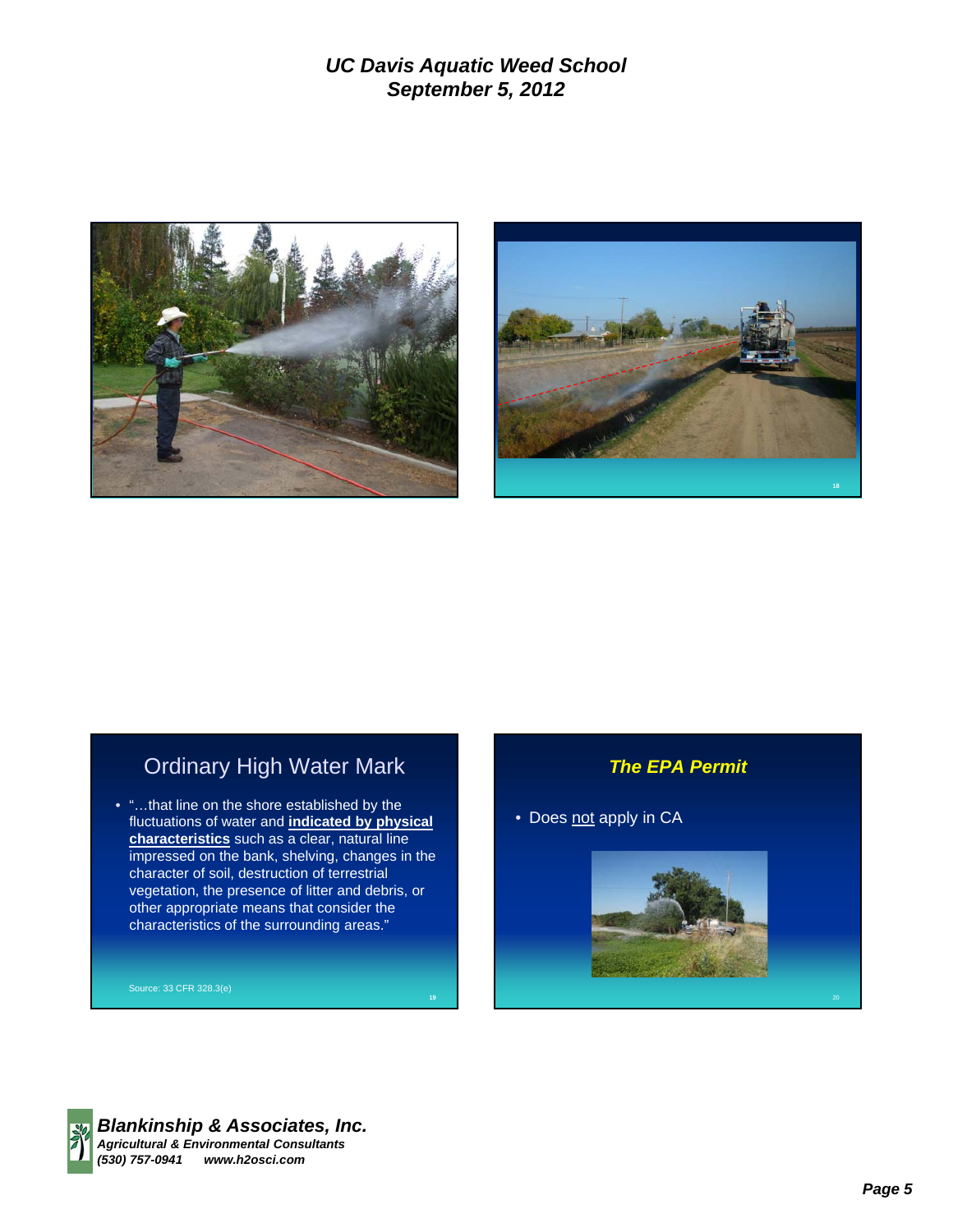#### *"Current" California Permit Requirements*

- Submit Notice of Intent (NOI)
- Prepare and Execute an Aquatic Pesticide Application Plan (APAP)
- Sample & Analyze
- Report Annually



### *Chemical Control*

• Currently only 12 registered for Use in CA



| <b>Triclopyr TEA</b>                          |
|-----------------------------------------------|
| <b>Diquat Dibromide</b>                       |
| Penoxsulam                                    |
| Glyphosate                                    |
| <b>Fluridone</b>                              |
| Na <sub>2</sub> CO <sub>3</sub> Peroxyhydrate |
| <b>Non-Ionic Surfactants</b>                  |
| $2,4-D$                                       |
| Imazapyr                                      |
| Endothall                                     |
| <b>Acrolein</b>                               |
| Copper                                        |
|                                               |

## **Who Enforces this ?**

- **Unlikely:**
	- SWRCB
	- RWQCB
	- Ag Commissioner
	- CDFG
- **Likely:**
	- Environmental Advocacy Groups



- Key Potential Revisions:
	- 3 samples/application (used to be  $4$ )
	- Glyphosate testing reduced to 1x/yr (Used to be unlimited)
	- Sample 6 in row with <WQO, then 1x/yr thereafter
	- Group or Watershed **Monitoring**



24



*Blankinship & Associates, Inc. Agricultural & Environmental Consultants (530) 757-0941 www.h2osci.com*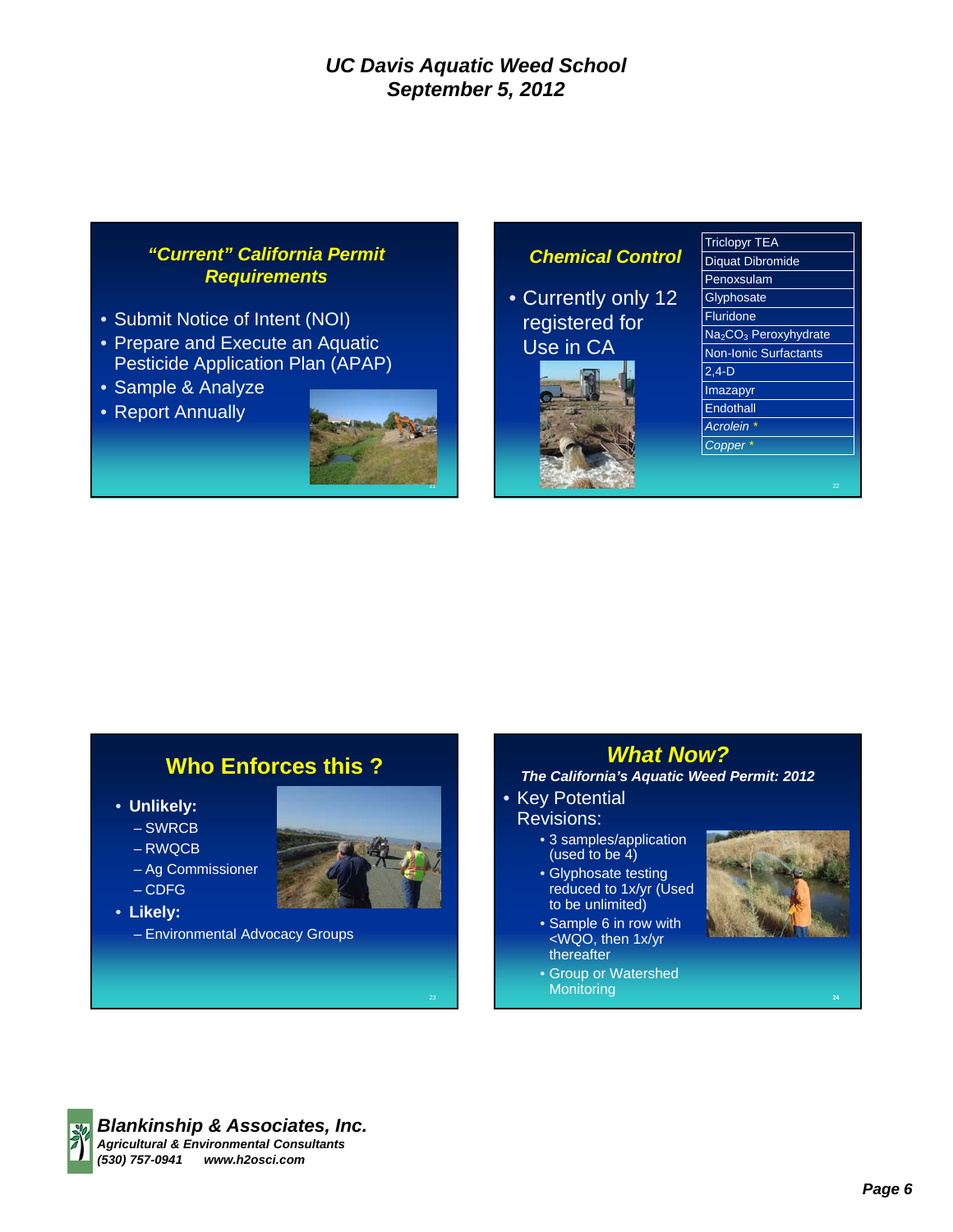### *What Now?*

*The California's Aquatic Weed Permit: 2012*

- Adoption Hearing on November 6, 2012
- Revised APAP needed
- No CEQA "redo" for Copper and acrolein



27

# *Can You Answer These Questions:*



- What's the Problem?
- Do I Need an NPDES Permit?
- Will the EPA Permit Mean Anything in CA?
- Could the cost of compliance be less the next 5 years?
- Will the Panda lead the Giants past the Padres for the NL West title?
- Could Joe DiTomaso beat Lars Anderson in arm wrestling?

# *The Future: Stay Informed*

- California Aquatic Pesticide Permit ("Weed Permit") – http://www.waterboards.ca.gov/water\_issues/programs/npdes/aquatic.shtml
- Goby 11 Injunction
	- http://www.epa.gov/oppfead1/endanger/litstatus/factsheet.html – http://www.epa.gov/oppfead1/endanger/litstatus/use-limitation.html
- **Red-Legged Frog Injunction** 
	- http://www.cdpr.ca.gov/docs/endspec/rl\_frog/index.htm – http://www.epa.gov/espp/litstatus/redleg-frog/rlf.htm
- **Salmonid Injunction**

*Breaking News: New Aquatic Weed Tool Available & Requires No Permit Introducing: Aqua-Cow* tm